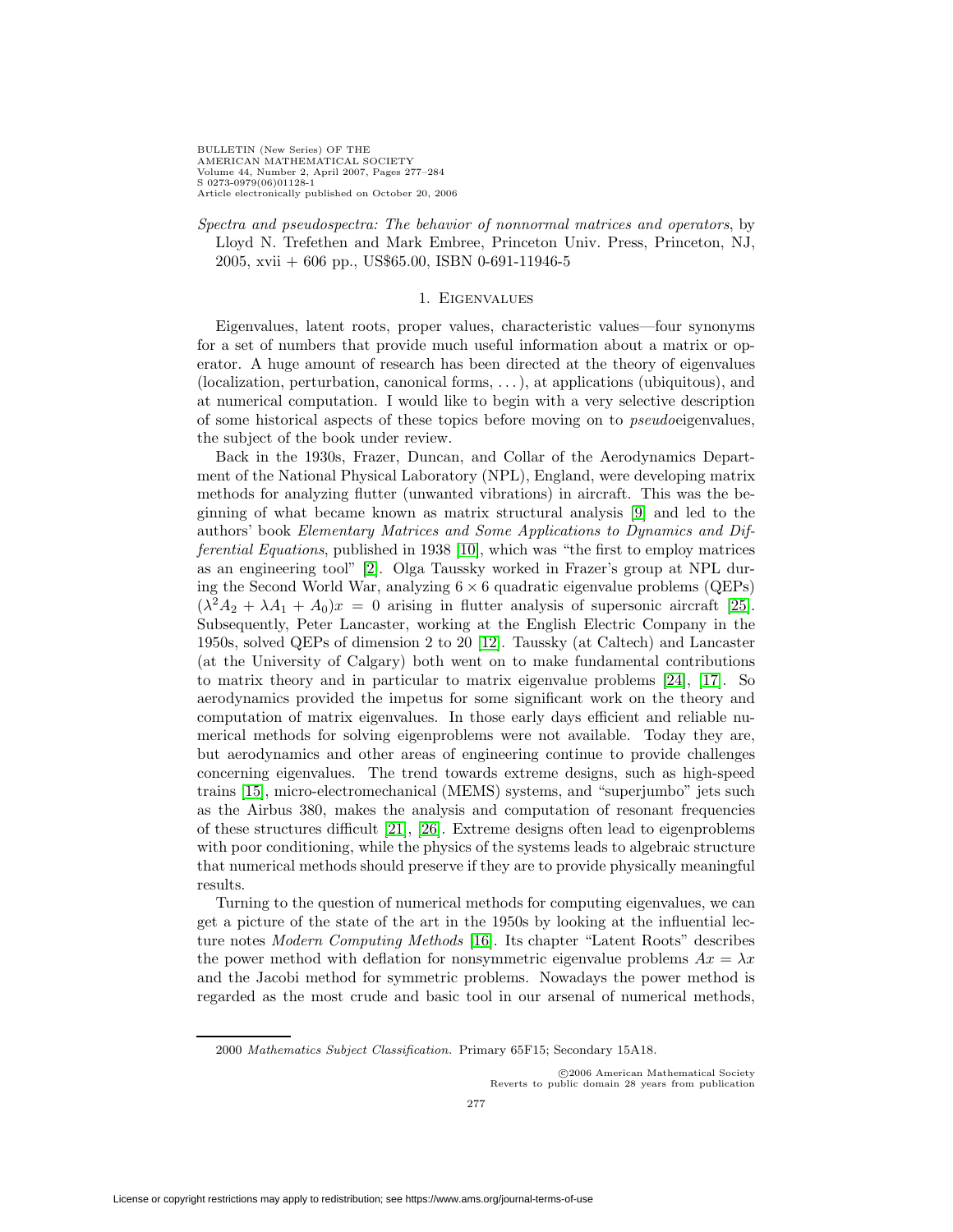though it proves very effective for computing Google's PageRank [\[18\]](#page-7-8), [\[22\]](#page-7-9). The key breakthrough that led to modern methods was the idea of factorizing a matrix  $A = BC$ , setting  $A \leftarrow CB = B^{-1}AB$ , and repeating this process. With a suitable choice of  $B$  and  $C$  at each step, these similarity transformations force almost all A to converge to upper triangular form, revealing the eigenvalues on the diagonal. Rutishauser's LR algorithm (1958) was the first such method, followed in the early 1960s by the QR algorithm of Francis and Kublanovskaya. Here, A is factorized into the product of an orthogonal matrix  $(Q)$  and an upper triangular matrix  $(R)$ . With appropriate refinements developed by Francis, such as an initial reduction to Hessenberg form and the use of shifts to accelerate convergence, together with more recent refinements that exploit modern machine architectures [\[1\]](#page-6-3), [\[4\]](#page-6-4), the QR algorithm is the state of the art for computing the complete eigensystem of a dense matrix. Nominated as one of the "10 algorithms with the greatest influence on the development and practice of science and engineering in the 20th century" [\[8\]](#page-6-5), the QR algorithm has been the standard method for solving the eigenvalue problem for over 40 years. As Parlett points out [\[23\]](#page-7-10), the QR algorithm's eminence stems from the fact that it is a "genuinely new contribution to the field of numerical analysis and not just a refinement of ideas given by Newton, Gauss, Hadamard, or Schur."

Returning to the flutter computations, what method would be used nowadays in place of the crude techniques available over 50 years ago to Taussky and Lancaster? The answer is again the QR algorithm, or rather a generalization of it called the QZ algorithm that applies to the more general problem  $(\lambda X + Y)x = 0$  associated with the pencil  $\lambda X + Y$ . The quadratic problem  $(\lambda^2 A_2 + \lambda A_1 + A_0)x = 0$ , where the  $A_i$  are  $n \times n$ , is reduced to linear form, typically

<span id="page-1-0"></span>(1) 
$$
(\lambda X + Y) \begin{bmatrix} \lambda x \\ x \end{bmatrix} := \left( \lambda \begin{bmatrix} A_2 & 0 \\ 0 & I \end{bmatrix} + \begin{bmatrix} A_1 & A_0 \\ -I & 0 \end{bmatrix} \right) \begin{bmatrix} \lambda x \\ x \end{bmatrix} = 0,
$$

and then the QZ algorithm is applied to the  $2n \times 2n$  pencil. The pencil in [\(1\)](#page-1-0) is called a companion linearization, and it is just one of infinitely many ways of linearizing the quadratic problem. Investigation of alternative linearizations and their ability to preserve structural properties of the QEP is an active area of research [\[13\]](#page-7-11), [\[19\]](#page-7-12), [\[20\]](#page-7-13).

To give a feel for computational cost, on a typical PC all the eigenvalues of a  $500 \times 500$  nonsymmetric matrix can be computed in about 1 second, while the eigenvalues of a  $500 \times 500$  QEP require about 30 seconds. Computing eigenvectors as well increases these times by about a factor of 3.

## 2. Pseudoeigenvalues

The book under review gives food for thought for anyone who computes eigenvalues or uses them to make qualitative predictions. Its message is that if a matrix or operator is highly nonnormal then its eigenvalues can be a poor guide to its behavior, no matter what the underlying eigenvalue theorems may say. High nonnormality of a matrix is characterized by the property that any matrix of eigenvectors V has large condition number:  $||V|| ||V^{-1}|| \gg 1$ . This message is easy to illustrate in the context of specific eigenvalues of specific matrices. A companion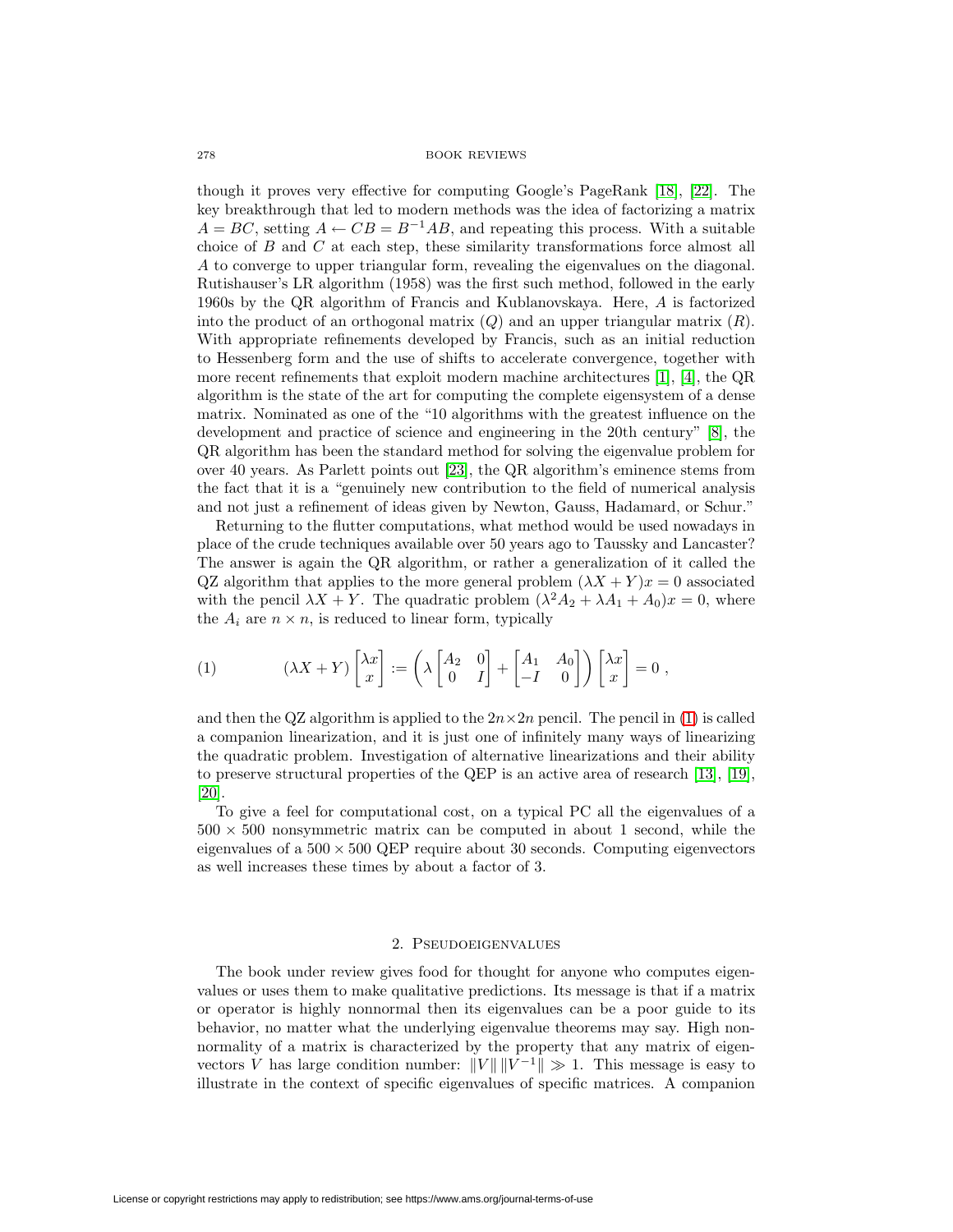matrix has the form

$$
C = \begin{bmatrix} -a_{n-1} & -a_{n-2} & \dots & \dots & -a_0 \\ 1 & 0 & \dots & \dots & 0 \\ 0 & 1 & \ddots & & 0 \\ \vdots & & & \ddots & 0 & 0 \\ 0 & \dots & \dots & 1 & 0 \end{bmatrix} \in \mathbb{C}^{n \times n}.
$$

(Note the connection with [\(1\)](#page-1-0), in which  $-X^{-1}Y$  is a block companion matrix.) The matrix C has the characteristic polynomial

$$
\det(C - \lambda I) = (-1)^n (\lambda^n + a_{n-1} \lambda^{n-1} + \dots + a_0).
$$

Therefore with any degree n monic scalar polynomial is associated an  $n \times n$  matrix, the companion matrix, whose eigenvalues are the roots of the polynomial. This connection provides one way of computing roots of polynomials: apply an eigensolver to the companion matrix. A companion matrix is nonnormal (unless its first row is the last row of the identity matrix) and so can have interesting pseudospectra. Figure [1](#page-3-0) displays the boundaries of several pseudospectral contours of the balanced companion matrix  $\tilde{C}$  for the polynomial

$$
p_{20}(z) = (z-1)(z-2)\dots(z-20).
$$

(Here,  $\tilde{C} = D^{-1}CD$ , with diagonal D chosen to roughly equalize row and column norms.) The  $\epsilon$ -pseudospectrum of  $A \in \mathbb{C}^{n \times n}$  is defined, for a given  $\epsilon > 0$ , to be the  $\mathrm{set}^1$  $\mathrm{set}^1$ 

 $\sigma_{\epsilon}(A) = \{ z : z \text{ is an eigenvalue of } A + E \text{ for some } E \in \mathbb{C}^{n \times n} \text{ with } ||E|| < \epsilon \},\$ and it can also be represented, in terms of the resolvent  $(zI - A)^{-1}$ , as

$$
\sigma_{\epsilon}(A) = \{ z : ||(zI - A)^{-1}|| > \epsilon^{-1} \}.
$$

Here,  $\|\cdot\|$  can be any matrix norm, but the usual choice, and the one used in our examples, is the matrix 2-norm  $||A||_2 = \max\{||Ax||_2 : ||x||_2 = 1\}$ , where  $||x||_2 = (x^*x)^{1/2}$ . Any z in  $\sigma_{\epsilon}$  is called an  $\epsilon$ -pseudoeigenvalue. The curves in Figure [1](#page-3-0) are the boundaries of  $\sigma_{\epsilon}(C)$  for a range of  $\epsilon$ , and the dots on the real axis are the eigenvalues (the numbers  $1, \ldots, 20$ ). The fact that the contour corresponding to  $\epsilon = 10^{-13}$  surrounds the eigenvalues from 9 to 19 shows that these eigenvalues are extremely sensitive to perturbations: a perturbation of norm  $10^{-13}$  can move them a distance  $O(1)$ . In fact,  $p_{20}$  is a notorious polynomial discussed by Wilkinson [\[27,](#page-7-14) pp. 41–43], [\[28\]](#page-7-15). Although it looks innocuous when expressed in factored form, its roots are extremely sensitive to perturbations in the coefficients of the expansion  $p_{20}(z) = z^{20} - 210z^{19} + \cdots + 20!$ . The pseudospectra of  $\tilde{C}$  display this sensitivity very clearly. The reader may have noticed a problem with this explanation: the definition of pseudospectra allows arbitrary perturbations to  $\tilde{C}$ , even in the zero entries, so the perturbed matrices are not companion matrices of perturbations of  $p_{20}$ . As explained in Chapter 55, pseudospectra of a balanced companion matrix usually predict quite well the sensitivity of the roots of the underlying polynomial, but a complete understanding of this phenomenon is lacking. However, the notion of pseudospectrum is readily generalized to matrix polynomials  $p(\lambda) = \sum_{i=0}^{m} \lambda^i A_i$ 

<span id="page-2-0"></span><sup>&</sup>lt;sup>1</sup>Those familiar with pseudospectra may be surprised to see " $\lt$ " rather than the more usual "≤" in the definitions. The authors decided to use strict inequality in the book because it proves more convenient for infinite dimensional operators.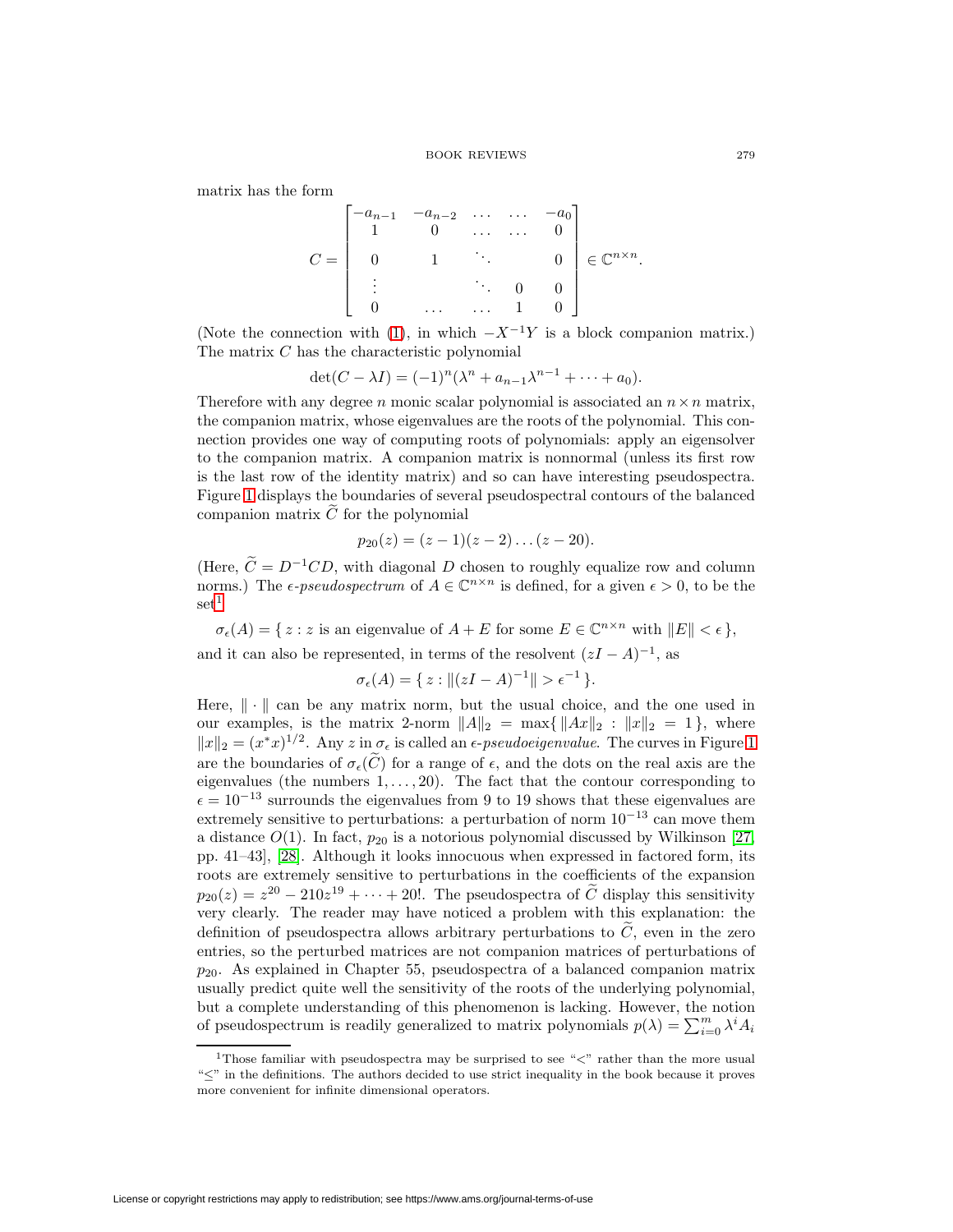280 BOOK REVIEWS



<span id="page-3-0"></span>FIGURE 1. Boundaries of pseudospectra  $\sigma_{\epsilon}(\tilde{C})$  of  $20 \times 20$  balanced companion matrix for  $\epsilon = 10^{-14}$  (innermost curve),  $10^{-13},\ldots,10^{-1}$  (outermost curve).

[\[14\]](#page-7-16), and so pseudospectra theory can be applied directly to our scalar polynomial  $p_{20}$ .

Another example, from [\[11\]](#page-7-17), shows in a different context how high nonnormality can lurk behind an easy-looking problem and produce surprising behaviour. Consider the linear system  $Ax = b$  of order 100

| 1.5 |     |  |          |                         | $\lceil 2.5 \rceil$ |  |
|-----|-----|--|----------|-------------------------|---------------------|--|
|     | 1.5 |  |          |                         | 2.5                 |  |
|     |     |  |          | $=$<br>$\boldsymbol{x}$ | $\bullet$<br>٠      |  |
|     |     |  |          |                         | ٠                   |  |
|     |     |  | $_{1.5}$ |                         | 2.5                 |  |

Being lower bidiagonal, this system is trivial to solve by substitution, from first element to last, and in fact the solution is given explicitly by  $x_i = 1 - (-2/3)^i$ ,  $i = 1: 20$ . We apply the successive overrelaxation (SOR) method in exact arithmetic with parameter  $\omega = 1.5$ , starting with an approximation to the exact solution correct to 16 significant decimal digits. Being a stationary iterative method, the SOR method produces a sequence of approximations  $x_k \approx x$  with errors  $e_k = x - x_k$ satisfying  $e_k = G^k e_0$ , for a certain matrix G. In this example, the spectral radius  $\rho(G) = 1/2$ , so we might expect the iteration to converge rapidly, with the errors roughly halving on each step. However, as Figure [2](#page-4-0) shows, the errors  $||x - x_k||_{\infty}/||x||_{\infty}$  (where  $||x||_{\infty} = \max_i |x_i|$ ) initially grow rapidly, until they reach  $10^{12}$ , only then starting to decrease to zero. (We stress that the computations underlying Figure [2](#page-4-0) are essentially exact: rounding errors play no role.) Figure [3—](#page-4-1)computed in under a second on a PC—provides an explanation: even the  $10^{-15}$  pseudospectrum of G lies partly outside the unit disk. Hence, although  $G$  has spectral radius  $1/2$ , tiny perturbations of it have spectral radius exceeding 1. Pseudospectral theory therefore *guarantees* that  $||A^k||$  is very large for some k.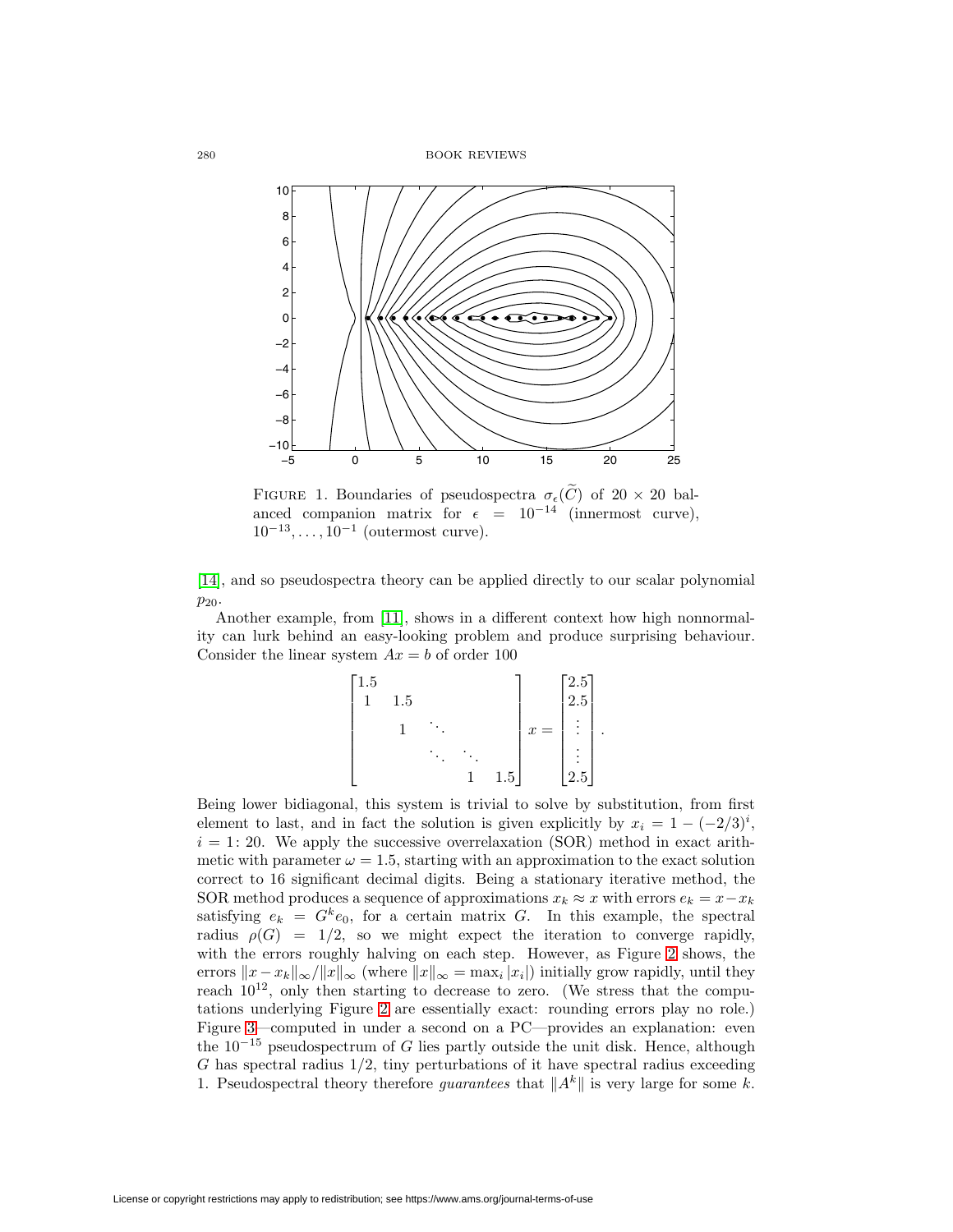

Figure 2. Convergence of SOR iteration.

<span id="page-4-0"></span>

<span id="page-4-1"></span>FIGURE 3. Pseudospectra of SOR iteration matrix G for  $\epsilon = 10^{-15}$ (innermost curve),  $\dots$ , 10<sup>-2</sup> (outermost curve) along with the unit circle. All eigenvalues of the matrix are  $-1/2$ .

Indeed  $\sup_{k\geq 0} ||A^k|| \geq \epsilon^{-1}(\rho_{\epsilon}(A)-1)$  for all  $\epsilon > 0$ , where the pseudospectral radius  $\rho_{\epsilon}(A) = \max\{|z| : z \in \sigma_{\epsilon}(A)\}\$  (Theorem 16.4 of the book). With  $\epsilon = 10^{-15}$  we see that  $\sup_{k\geq 0} ||A^k|| \gtrsim 1.5 \times 10^{15}$ . The key point is that Figure [3](#page-4-1) instantly reveals that  $G$  is highly nonnormal and warns that  $G$  may not behave in a way that can be described by the eigenvalues alone.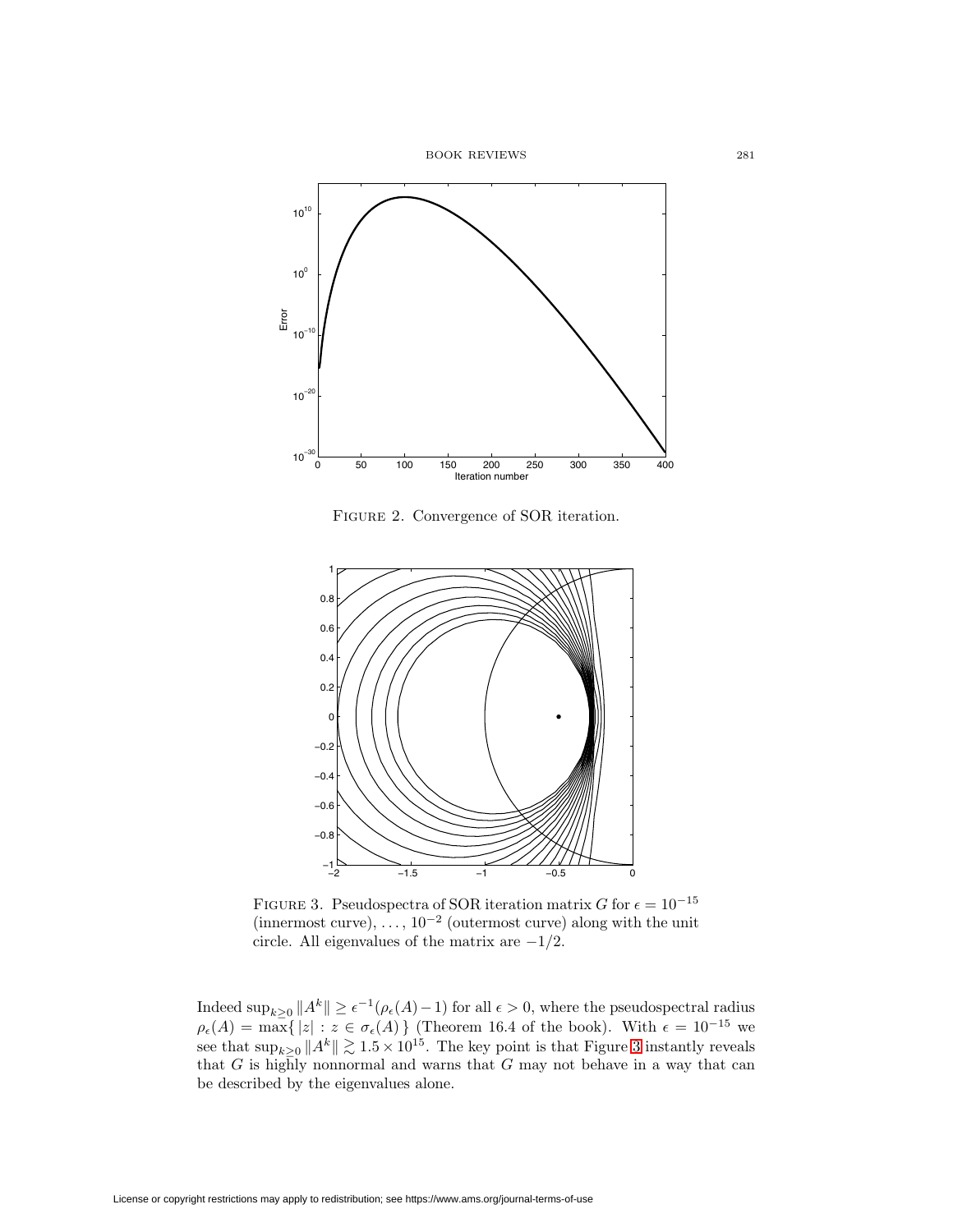## 3. Trefethen and Embree's book

The book under review is the first to cover pseudospectra in detail, and it provides a definitive treatment of the subject. Chapter 6 describes the history and reveals that pseudospectra have been invented at least five times, including for the first time in 1967 by Varah and for the fourth time by Trefethen in 1990. Trefethen has done the most to develop and popularize the subject and has written prolifically on it. Embree has worked on pseudospectra since obtaining his Ph.D. in 1999. Until the appearance of this book, no complete survey had been available. As explained in the preface, Trefethen had started to write the book in 1990, and the long gestation period is due to the rapid developments in the subject and the desire to produce a complete and unifying treatment.

The book comprises 60 chapters, each written as a self-contained essay. The necessary definitions and basic results are introduced as and when needed, so although it is a research monograph, the book makes relatively few assumptions about the reader's mathematical knowledge and is very easy to dip into. The writing is superb: eloquent, precise, and enjoyable to read. Ample reference is made to the literature via the 851 references. The many figures are works of art; only those who have tried to produce figures to book quality will appreciate the effort involved. In terms of the typesetting, it would be hard to find a better example of the use of LATEX and the Computer Modern fonts.

The subject matter is broad. Among the problems and applications in which pseudospectra are studied and applied are random matrices, card shuffling, fluid mechanics, (twisted) Toeplitz matrices, stiff ordinary differential equations, population ecology, and lasers.

This review can give only a taste of pseudospectra, and the danger is that the two examples given above—or indeed any selective examples—fail to give a true impression of the depth and breadth of the subject and of the book. Let me therefore answer some questions that my two examples may suggest.

What do pseudospectra tell us that condition numbers don't? An eigenvalue condition number measures the worst-case change in an eigenvalue under sufficiently small perturbations of the matrix. The  $\epsilon$ -pseudospectrum shows all possible eigenvalues under perturbations of size  $\epsilon$ , no matter how large  $\epsilon$  may be, and so gives a global perspective on the effects of perturbations.

Pseudospectra are based on complex, unstructured perturbations measured in an absolute way. Why not consider structured and/or relative perturbations, especially real perturbations when A is real? This is a common question, and one that is answered in many places in the book, not least in Chapter 50, "Structured Pseudospectra". In a nutshell the answer is that the unstructured absolute perturbation is remarkably successful at explaining matrix behaviour even for structured matrices.

Are pseudospectra difficult and expensive to compute? The computational aspects are one of the successes of pseudospectra, and clever algorithms are available that compute (or approximate) pseudospectra of dense (or very large and sparse) matrices. Moreover, a MATLAB function eigtool developed by Wright [\[29\]](#page-7-18) makes producing plots such as Figures [1](#page-3-0) and [3](#page-4-1) (which were done with eigtool) extremely easy.

Pseudospectra produce qualititative information, but can they produce quantitative predictions? It is true that in the early days of pseudospectra most results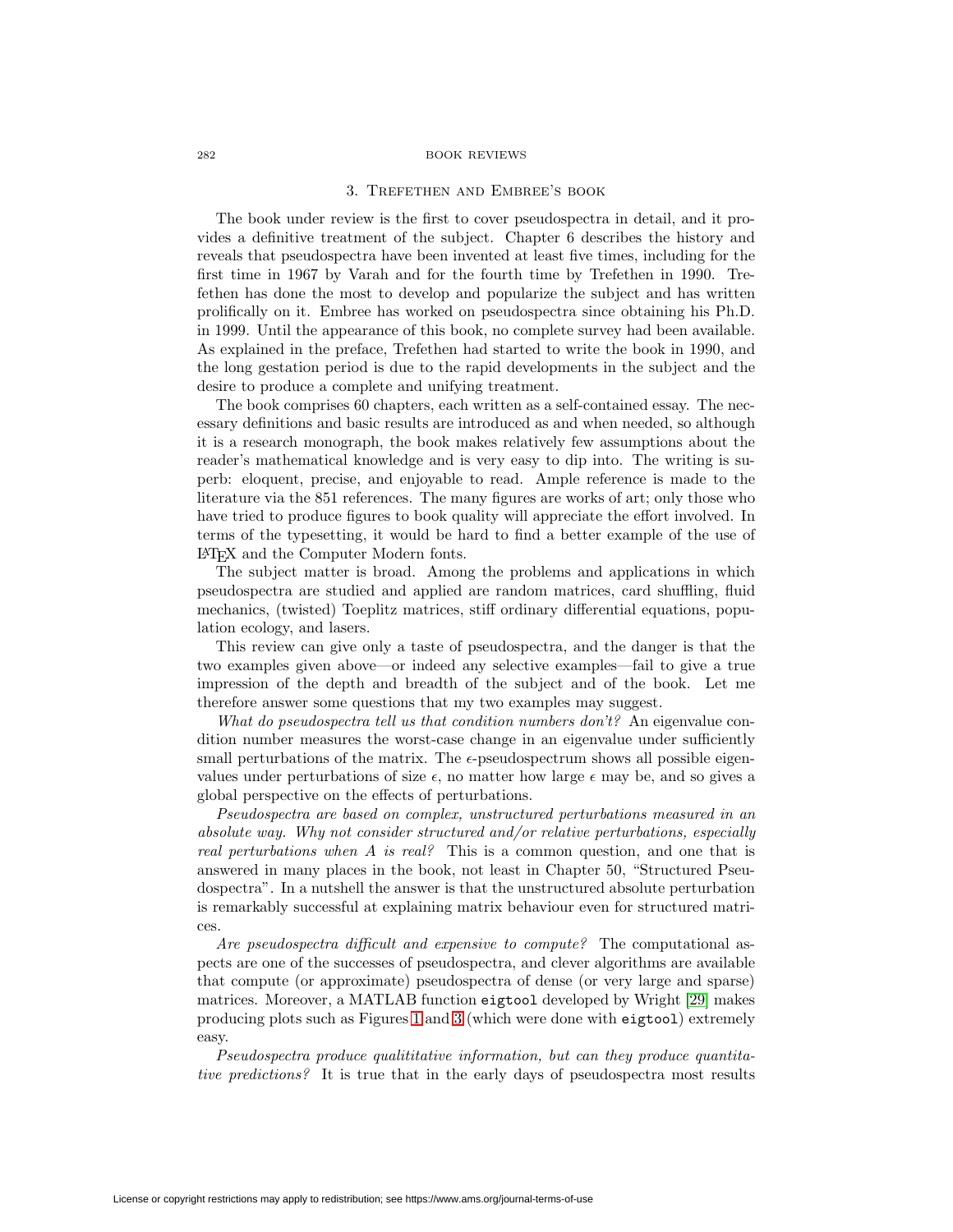were more qualitative. However, the book amply demonstrates that the answer to the question is "yes", thanks to work in the last ten years or so: Chapters 14–19 give all sorts of quantitative bounds for transient behaviour of differential equations and difference equations in terms of pseudospectra.

Although the theory of pseudospectra originates in numerical analysis, it is starting to permeate other areas of mathematics. In particular, in spectral theory important results involving pseudospectra have been obtained by Davies, Simon, Dencker, Sjöstrand, Zworski and others; see [\[5\]](#page-6-6), [\[6\]](#page-6-7), [\[7\]](#page-6-8), [\[30\]](#page-7-19), [\[31\]](#page-7-20), and the references therein. Pseudospectra also have much to say about the behaviour of Toeplitz matrices and operators, as the recent monograph of Böttcher and Grudsky [\[3\]](#page-6-9) explains.

Finally, I return to aircraft flutter, which is still an issue in aerodynamic design and testing. Chapter 15 describes a problem arising in flutter computations for a Boeing 767, which had earlier been considered by Burke, Lewis, and Overton. Given matrices A (55  $\times$  55) B (55  $\times$  2) and C (2  $\times$  55), the problem is to choose a 2  $\times$  2 matrix K (representing feedback control) so that  $A' = A + BKC$  is stable; that is, its eigenvalues all lie in the left half-plane. Burke, Lewis, and Overton found such a set of parameters using optimization techniques. However, plots of  $||e^{At}||$  and  $||e^{A't}||$ show that  $e^{A't}$  has huge transient growth just as dangerous as that of  $e^{At}$ , even though  $e^{At} \to \infty$  as  $t \to \infty$  while  $e^{A't} \to 0$ . Importantly, pseudospectra explain this behaviour very well, in particular by providing lower bounds that accurately track the transients.

In 2006 we have excellent mathematical and computational tools to localize, bound, approximate, and compute eigenvalues of matrices and operators. Trefethen and Embree's book shows convincingly that pseudospectra enable us to look beyond these n numbers to understand better the behaviour of the underlying systems.

# **REFERENCES**

- <span id="page-6-3"></span>1. Zhaojun Bai and James W. Demmel, On a block implementation of Hessenberg multishift QR iteration, Int. J. High Speed Computing **1** (1989), no. 1, 97–112.
- <span id="page-6-2"></span>2. R. E. D. Bishop, Arthur Roderick Collar. 22 February 1908–12 February 1986, Biographical Memoirs of Fellows of the Royal Society **33** (1987), 164–185.
- <span id="page-6-9"></span>3. Albrecht Böttcher and Sergei M. Grudsky, Spectral properties of banded Toeplitz matrices, Society for Industrial and Applied Mathematics, Philadelphia, PA, USA, 2005. M[R2179973](http://www.ams.org/mathscinet-getitem?mr=2179973)
- <span id="page-6-4"></span>4. Karen Braman, Ralph Byers, and Roy Mathias, The multishift QR algorithm. Part I: Maintaining well-focused shifts and level 3 performance, SIAM J. Matrix Anal. Appl. **23** (2002), no. 4, 929–947. M[R1920926 \(2003f:65061\)](http://www.ams.org/mathscinet-getitem?mr=1920926)
- <span id="page-6-6"></span>5. E. B. Davies, Pseudo-spectra, the harmonic oscillator and complex resonances, Proc. R. Soc. Lond. A. **455** (1999), no. 1, 585–599. M[R1700903 \(2000d:34183\)](http://www.ams.org/mathscinet-getitem?mr=1700903)
- <span id="page-6-7"></span>6. E. B. Davies and Barry Simon, Eigenvalue estimates for non-normal matrices and the zeros of random orthogonal polynomials on the unit circle, J. Approx. Theory **141** (2006), no. 2, 189–213.
- <span id="page-6-8"></span>7. Nils Dencker, Johannes Sjöstrand, and Maciej Zworski, Pseudospectra of semiclassical (pseudo-)differential operators, Comm. Pure Appl. Math. **57** (2004), no. 3, 384–415. M[R2020109 \(2004k:35432\)](http://www.ams.org/mathscinet-getitem?mr=2020109)
- <span id="page-6-5"></span>8. Jack J. Dongarra and Francis Sullivan, Introduction to the top 10 algorithms, Computing in Science and Engineering **2** (2000), no. 1, 22–23.
- <span id="page-6-0"></span>9. C. A. Felippa, A historical outline of matrix structural analysis: A play in three acts, Computers and Structures **79** (2001), 1313–1324.
- <span id="page-6-1"></span>10. R. A. Frazer, W. J. Duncan, and A. R. Collar, Elementary matrices and some applications to dynamics and differential equations, Cambridge University Press, 1938, 1963 printing. M[R0019077 \(8:365d\)](http://www.ams.org/mathscinet-getitem?mr=0019077)